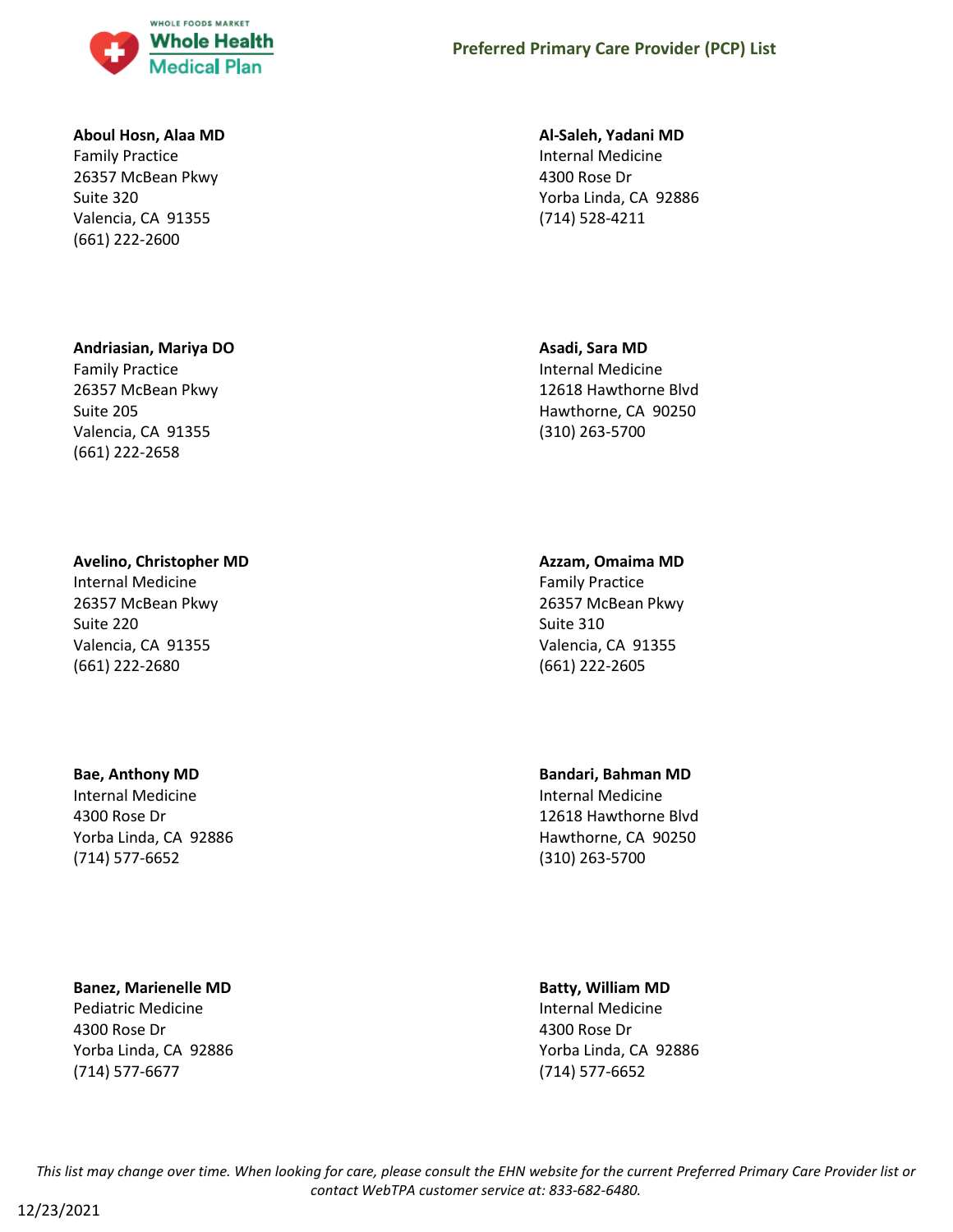

#### **Bedran, Asad DO**

Family Practice 27231 La Paz Rd Suite A Laguna Niguel, CA 92677 (949) 643-9111

### **Ben-David, Sivan DO**

Pediatric Medicine 4300 Rose Dr Yorba Linda, CA 92886 (714) 528-4211

**Brewer, Sarah MD**

Family Practice 32341 Golden Lantern Suite D Laguna Niguel, CA 92677 (949) 363-9595

### **Chan, Kimberley MD**

Internal Medicine 5100 Goldleaf Circle 2nd Floor Los Angeles, CA 90056 (323) 293-7171

## **Chowdhury, Hasan MD**

Pediatric Medicine 26357 McBean Pkwy Suite 300 Valencia, CA 91355 (661) 222-2620

### **Bello, Justine MD**

Family Practice 27231 La Paz Rd Suite A Laguna Niguel, CA 92677 (949) 643-9111

### **Bourne, Jeffrey MD**

Pediatric Medicine 12555 W Jefferson Blvd Suite 302 Los Angeles, CA 90066 (424) 443-5600

# **Brigham, Alfonso MD**

Internal Medicine 12618 Hawthorne Blvd Hawthorne, CA 90250 (310) 263-5700

# **Cheung, Bonnie MD**

Family Practice 4300 Rose Dr Yorba Linda, CA 92886 (714) 577-6680

### **Colby, Pamela MD**

Pediatric Medicine 26357 McBean Pkwy Suite 310 Valencia, CA 91355 (661) 222-2620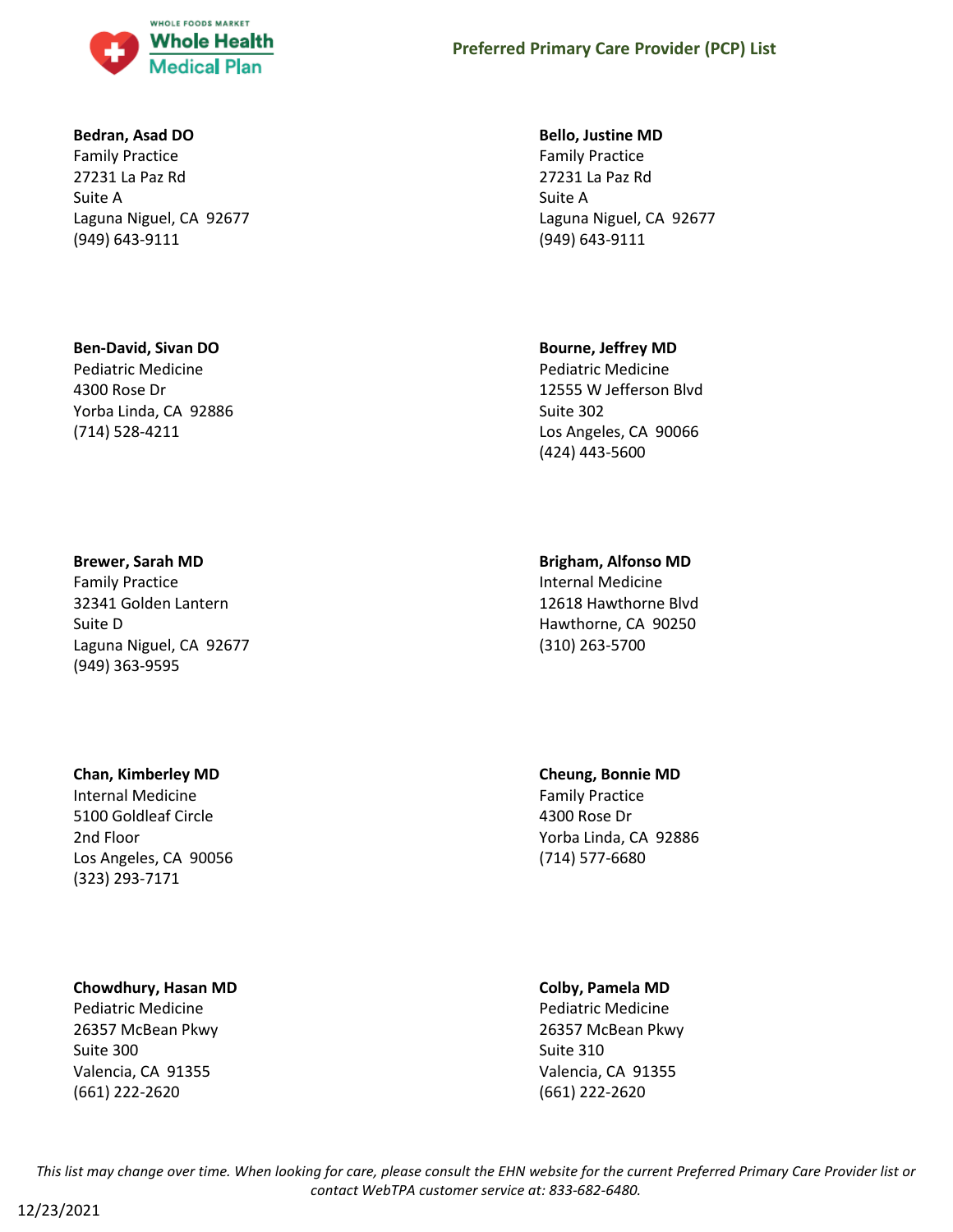

#### **Danovitch, Daina MD**

Family Practice 2701 Ocean Park Blvd Suite 118 Santa Monica, CA 90405 (310) 829-8917

#### **Deshmukh, Anagha MD**

Internal Medicine 12618 Hawthorne Blvd Hawthorne, CA 90250 (310) 263-5700

# **Dao, Tri MD**

Family Practice 191 S Buena Vista St Suite 100 Burbank, CA 91505 (818) 869-7600

#### **Eisenlohr, John MD**

Family Practice 4300 Rose Dr Yorba Linda, CA 92886 (714) 528-4211

### **Feld, Carl MD**

Internal Medicine 5100 Goldleaf Circle 2nd Floor Los Angeles, CA 90056 (323) 293-7171

#### **Fisher, Danelle MD**

Pediatric Medicine 12555 W Jefferson Blvd Suite 302 Los Angeles, CA 90066 (424) 443-5600

#### **Franklin, Cale MD**

Pediatric Medicine 5100 Goldleaf Circle 2nd Floor Los Angeles, CA 90056 (323) 293-7171

### **Fernandes, Danielle MD**

Pediatric Medicine 12555 W Jefferson Blvd Suite 302 Los Angeles, CA 90066 (424) 443-5600

#### **Foley, Allison MD**

Internal Medicine 4300 Rose Dr Yorba Linda, CA 92886 (714) 577-6652

#### **Fu, Karen MD**

Family Practice 32341 Golden Lantern Suite D Laguna Niguel, CA 92677 (949) 363-9595

*This list may change over time. When looking for care, please consult the EHN website for the current Preferred Primary Care Provider list or contact WebTPA customer service at: 833-682-6480.*

12/23/2021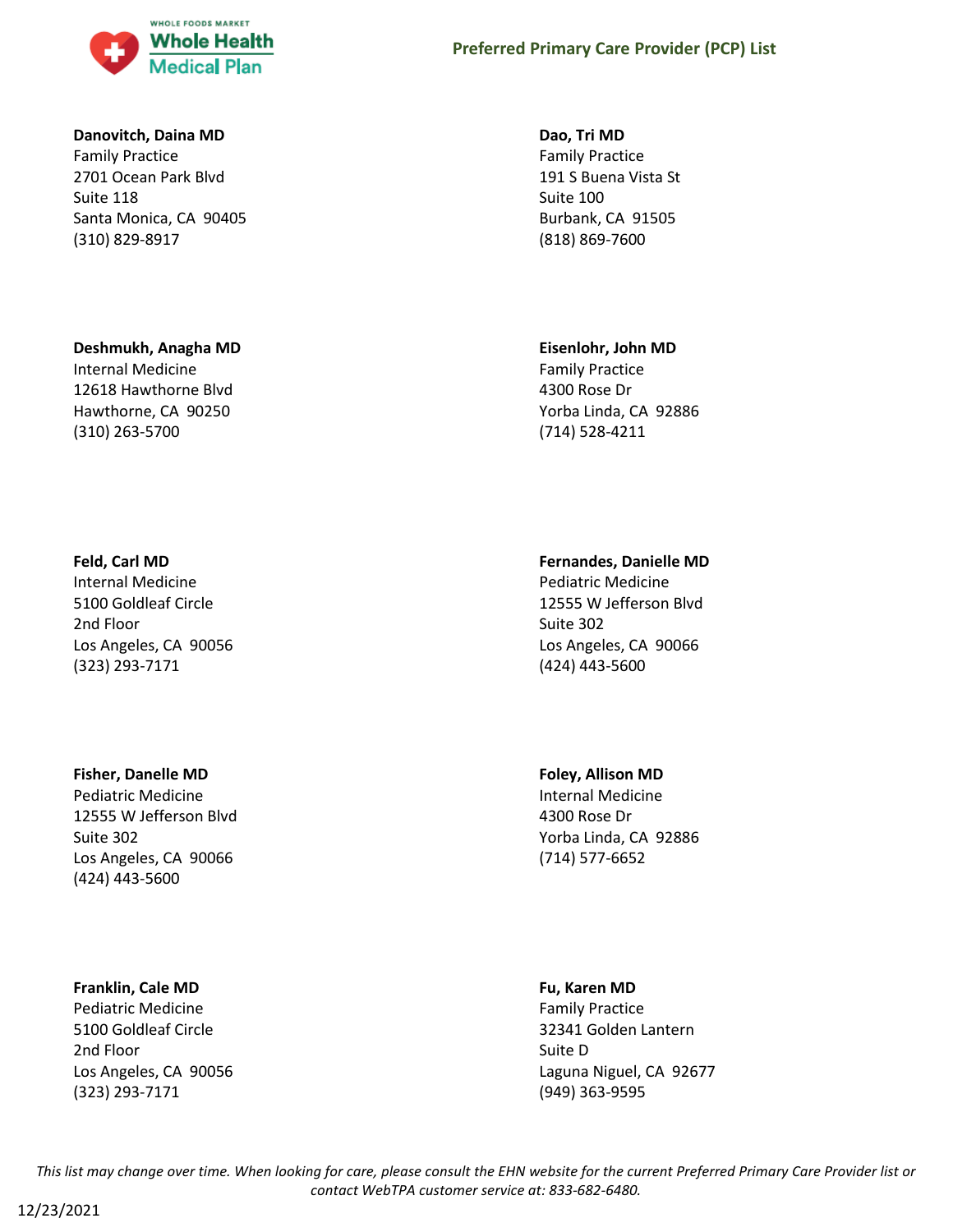

## **Garces, Maximilian MD**

Internal Medicine 4300 Rose Dr Yorba Linda, CA 92886 (714) 577-6652

# **Gatlin, Jarvis MD**

Internal Medicine 5100 Goldleaf Circle 2nd Floor Los Angeles, CA 90056 (323) 293-7171

### **Golden, Stanley MD**

Internal Medicine 5100 Goldleaf Circle 2nd Floor Los Angeles, CA 90056 (323) 293-7171

### **Gozali, Alexa DO**

Family Practice 32341 Golden Lantern Suite D Laguna Niguel, CA 92677 (949) 363-9595

#### **Heap, Leah MD**

Family Practice 191 S Buena Vista St Suite 100 Burbank, CA 91505 (818) 869-7600

#### **Garcia, Stephane MD**

Family Practice 2701 Ocean Park Blvd Suite 118 Santa Monica, CA 90405 (310) 829-8917

#### **Geller, Mark MD**

Internal Medicine 18133 Ventura Blvd Suite 204 Tarzana, CA 91356 (818) 466-7700

### **Gowthaman, Bhuvaneswari MD**

Internal Medicine 26357 McBean Pkwy Suite 310 Valencia, CA 91355 (661) 222-2605

### **Hardy, Alex DO**

Family Practice 26357 McBean Pkwy Suite 310 Valencia, CA 91355 (661) 222-2605

# **Hekmatjou, Hesam MD**

Family Practice 191 S Buena Vista St Suite 100 Burbank, CA 91505 (818) 869-7600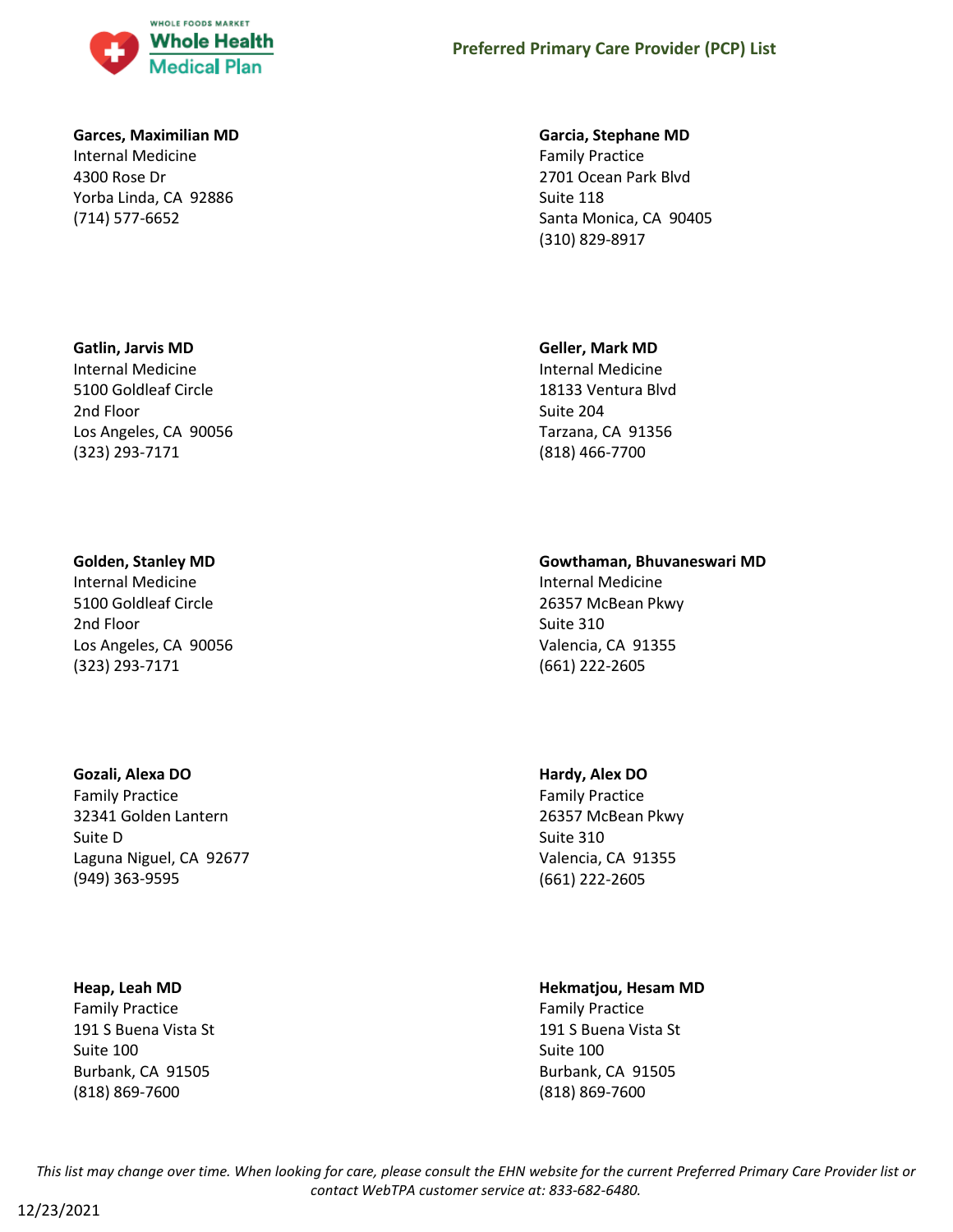

#### **Ho, Kenneth MD**

Internal Medicine 5100 Goldleaf Circle 2nd Floor Los Angeles, CA 90056 (323) 293-7171

#### **Hung, Calvin MD**

Family Practice 26357 McBean Pkwy Suite 310 Valencia, CA 91355 (661) 222-2605

#### **Isterabadi, Larissa MD**

Pediatric Medicine 4300 Rose Dr Yorba Linda, CA 92886 (714) 577-6677

#### **Janay, Jan MD**

Family Practice 26357 McBean Pkwy Suite 205 Valencia, CA 91355 (661) 222-2658

#### **Joung, David MD**

Pediatric Medicine 4300 Rose Dr Yorba Linda, CA 92886 (714) 528-4211

#### **Hubbard, Stanley MD**

Family Practice 12555 W Jefferson Blvd Suite 301 Los Angeles, CA 90066 (424) 443-5555

#### **Huston, Timothy MD**

Family Practice 27231 La Paz Rd Suite A Laguna Niguel, CA 92677 (949) 643-9111

#### **Ivanova, Ana MD**

Family Practice 4300 Rose Dr Yorba Linda, CA 92886 (714) 577-6680

#### **Jawad, Sawsan MD**

Family Practice 26357 McBean Pkwy Suite 320 Valencia, CA 91355 (661) 222-2605

#### **Kanumilli, Sreeramya MD** Pediatric Medicine

191 S Buena Vista St Suite 100 Burbank, CA 91505 (818) 869-7600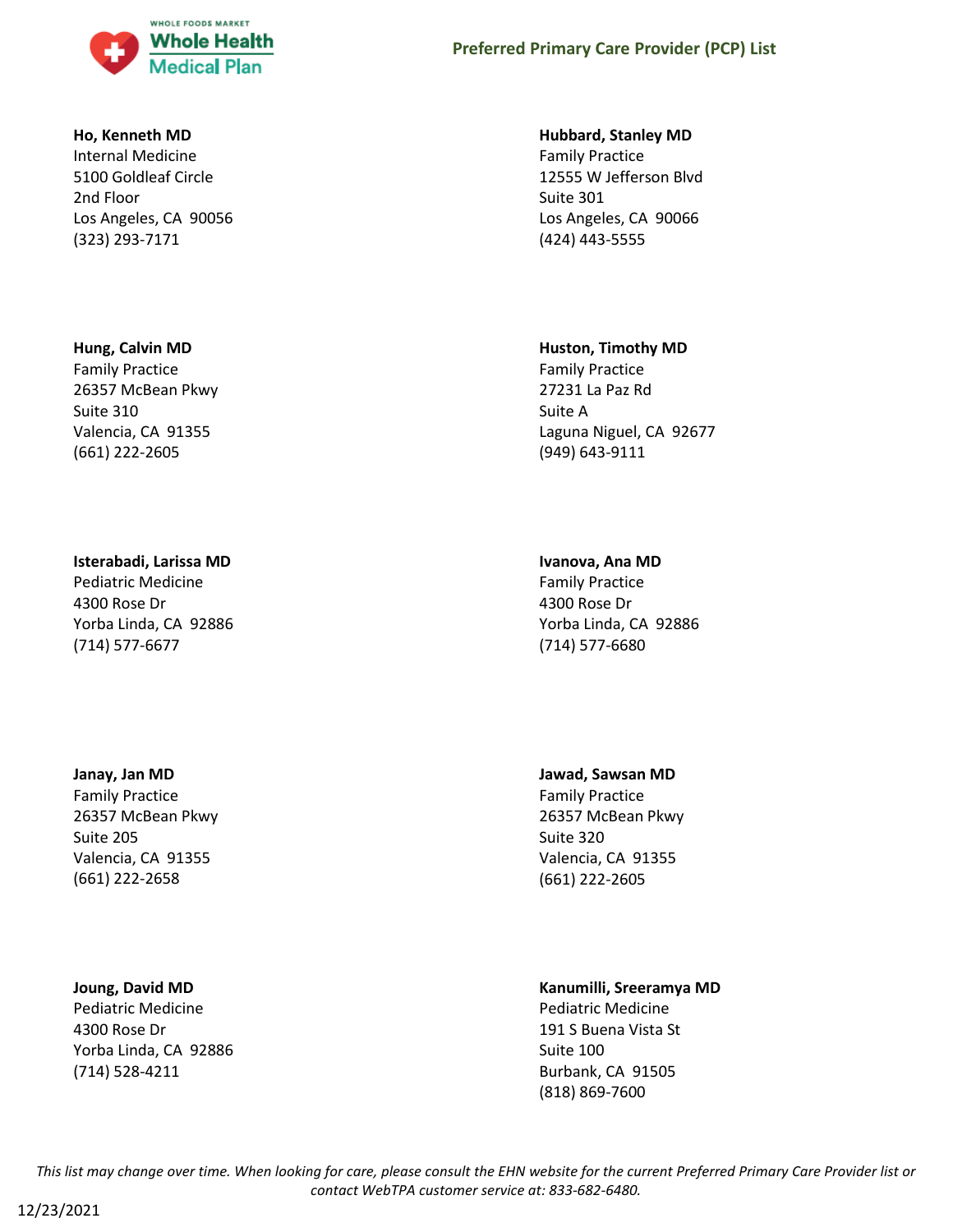

#### **Kao, Lisa MD**

Pediatric Medicine 191 S Buena Vista St Suite 100 Burbank, CA 91505 (818) 869-7600

### **Kessler, Keith PA-C**

Physician Assistant 4300 Rose Dr Yorba Linda, CA 92886 (714) 577-6680

#### **Kim, Peter MD**

Pediatric Medicine 26357 McBean Pkwy Suite 300 Valencia, CA 91355 (661) 222-2620

### **Lai-Wu, Lillian MD**

Pediatric Medicine 4300 Rose Dr Yorba Linda, CA 92886 (714) 577-6677

### **Landman, Robert MD**

Internal Medicine 4300 Rose Dr Yorba Linda, CA 92886 (714) 577-6652

#### **Katchikian, Hurig MD**

Family Practice 26357 McBean Pkwy Suite 205 Valencia, CA 91355 (661) 222-2658

#### **Kim, Lina DO**

Family Practice 4300 Rose Dr Yorba Linda, CA 92886 (714) 577-6680

### **Kramer, Jonathan MD**

Pediatric Medicine 4300 Rose Dr Yorba Linda, CA 92886 (714) 577-6677

### **Lam, Jim MD**

Family Practice 27231 La Paz Rd Suite A Laguna Niguel, CA 92677 (949) 643-9111

#### **Lau, Daniel MD**

Pediatric Medicine 12555 W Jefferson Blvd Suite 302 Los Angeles, CA 90066 (424) 443-5600

*This list may change over time. When looking for care, please consult the EHN website for the current Preferred Primary Care Provider list or contact WebTPA customer service at: 833-682-6480.*

12/23/2021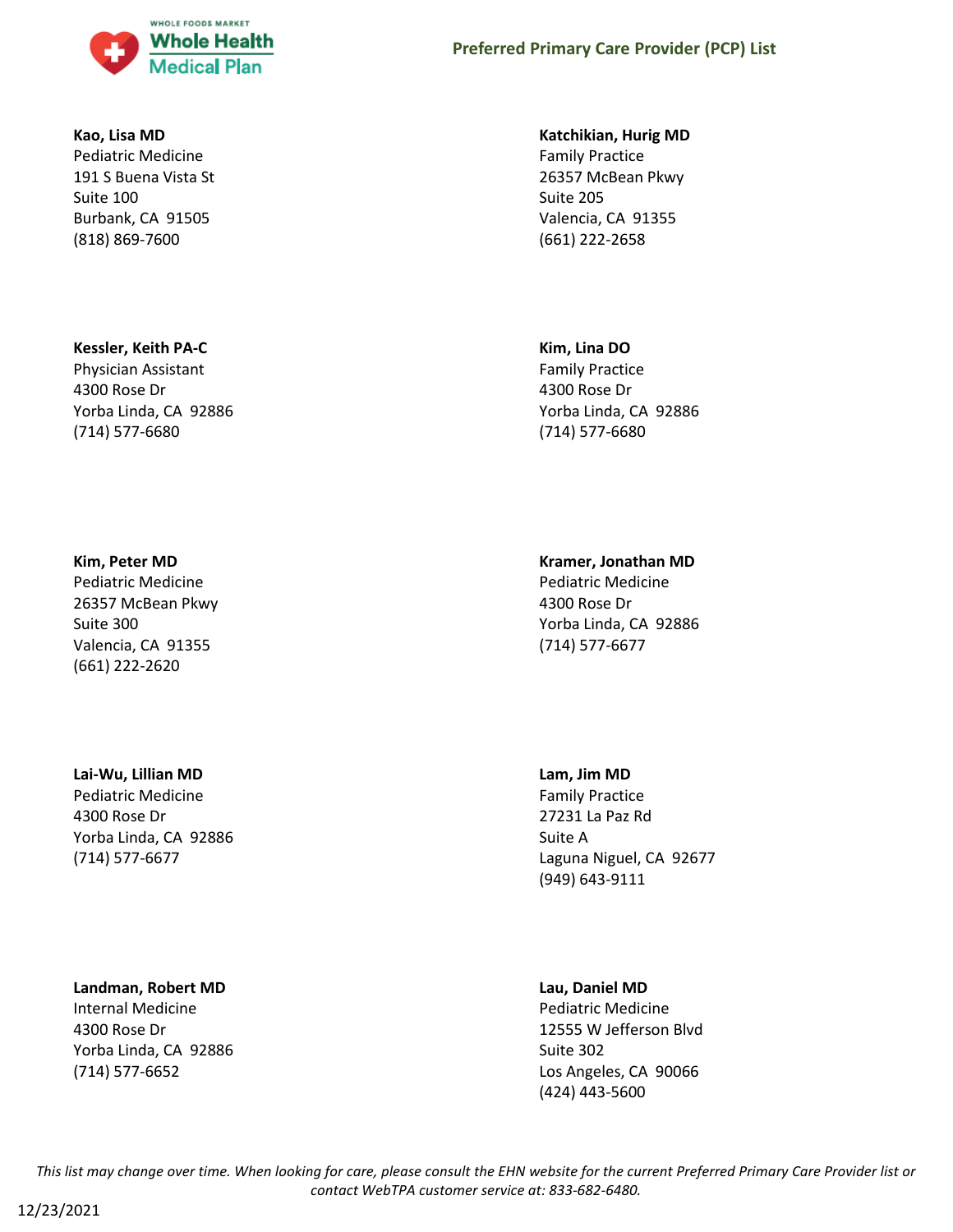

#### **Lee, Susan MD**

Family Practice 27231 La Paz Rd Suite A Laguna Niguel, CA 92677 (949) 643-9111

### **Lewis, Daniel MD**

Internal Medicine 18133 Ventura Blvd Suite 204 Tarzana, CA 91356 (818) 466-7700

# **Losco, Judy DO**

Family Practice 4300 Rose Dr Yorba Linda, CA 92886 (714) 577-6680

# **Mayfield, Tanya MD**

Pediatric Medicine 4300 Rose Dr Yorba Linda, CA 92886 (714) 577-6677

### **Minosa, Maria Ruby MD**

Family Practice 191 S Buena Vista St Suite 100 Burbank, CA 91505 (818) 869-7600

### **Levy, Jody MD**

Internal Medicine 18133 Ventura Blvd Suite 204 Tarzana, CA 91356 (818) 466-7700

# **Lloyd, Geoffrey DO**

Family Practice 26357 McBean Pkwy Suite 220 Valencia, CA 91355 (661) 222-2680

# **Lubin, Lauren MD**

Pediatric Medicine 191 S Buena Vista St Suite 100 Burbank, CA 91505 (818) 869-7600

# **McDonald, Catherine MD**

Family Practice 2701 Ocean Park Blvd Suite 118 Santa Monica, CA 90405 (310) 829-8917

#### **Moussavian-Assadi, Mina MD** Pediatric Medicine

18133 Ventura Blvd Suite 204 Tarzana, CA 91356 (818) 466-7700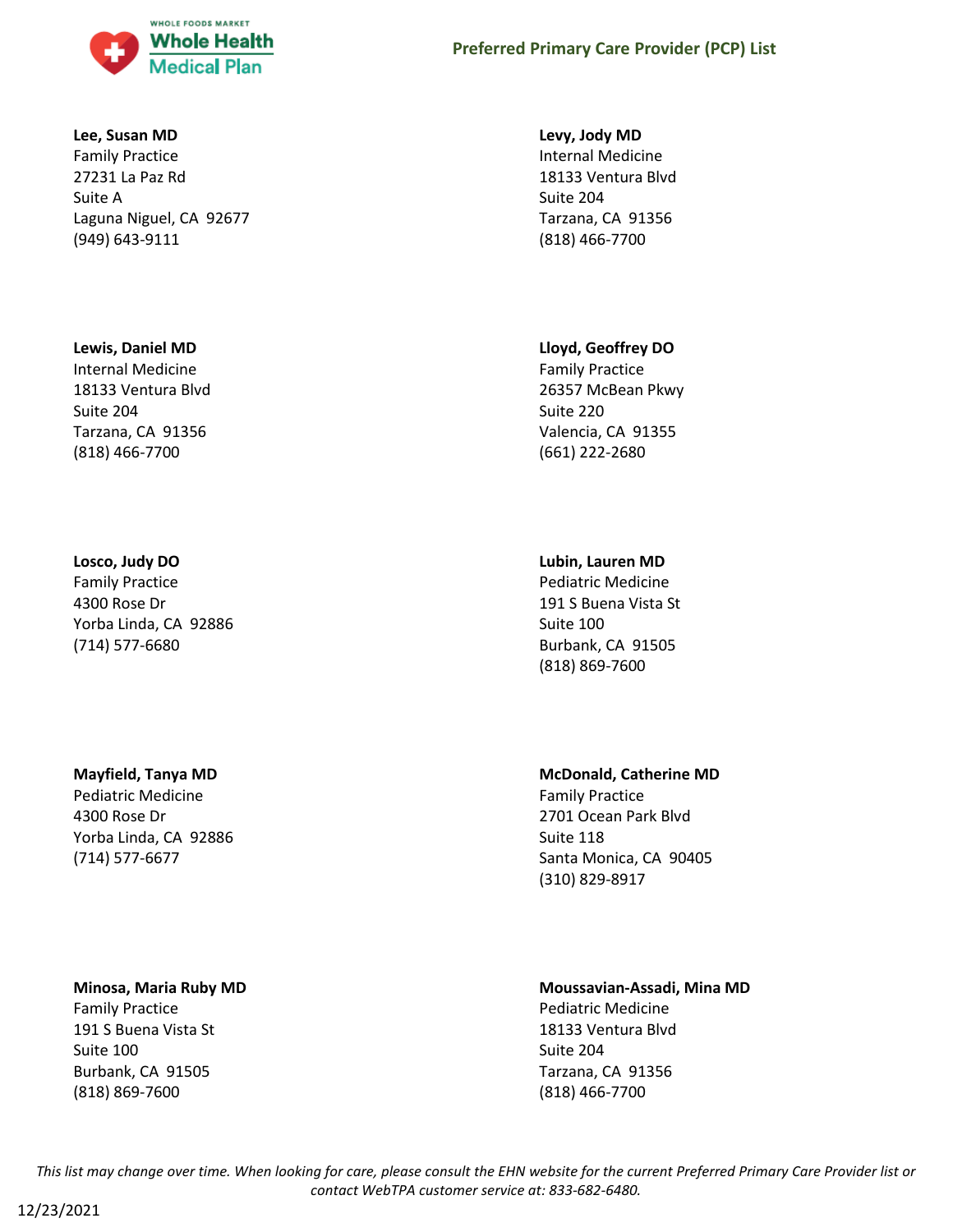

#### **Nathanson, Stephen MD**

Pediatric Medicine 26357 McBean Pkwy Suite 300 Valencia, CA 91355 (661) 222-2620

### **Niles, Gabriel MD**

Family Practice 12555 W Jefferson Blvd Suite 301 Los Angeles, CA 90066 (424) 443-5555

#### **Neighbor, Travis DO**

Family Practice 32341 Golden Lantern Suite D Laguna Niguel, CA 92677 (949) 363-9595

#### **Nouri, Kiana DO**

Family Practice 4300 Rose Dr Yorba Linda, CA 92886 (714) 577-6680

# **Nunes, Laura Maria Da Costa MD**

Family Practice 27231 La Paz Rd Suite A Laguna Niguel, CA 92677 (949) 643-9111

#### **Okimoto, Dean MD**

Family Practice 4300 Rose Dr Yorba Linda, CA 92886 (714) 577-6680

### **O'Neill, Maureen MD**

Pediatric Medicine 5100 Goldleaf Circle 2nd Floor Los Angeles, CA 90056 (323) 293-7171

# **Papaspyridi, Dimitra MD**

Internal Medicine 12555 W Jefferson Blvd Suite 301 Los Angeles, CA 90066 (424) 443-5555

# **Pachon, Amber MD**

Family Practice 4300 Rose Dr Yorba Linda, CA 92886 (714) 577-6680

### **Park, Billie DO**

Family Practice 4300 Rose Dr Yorba Linda, CA 92886 (714) 577-6680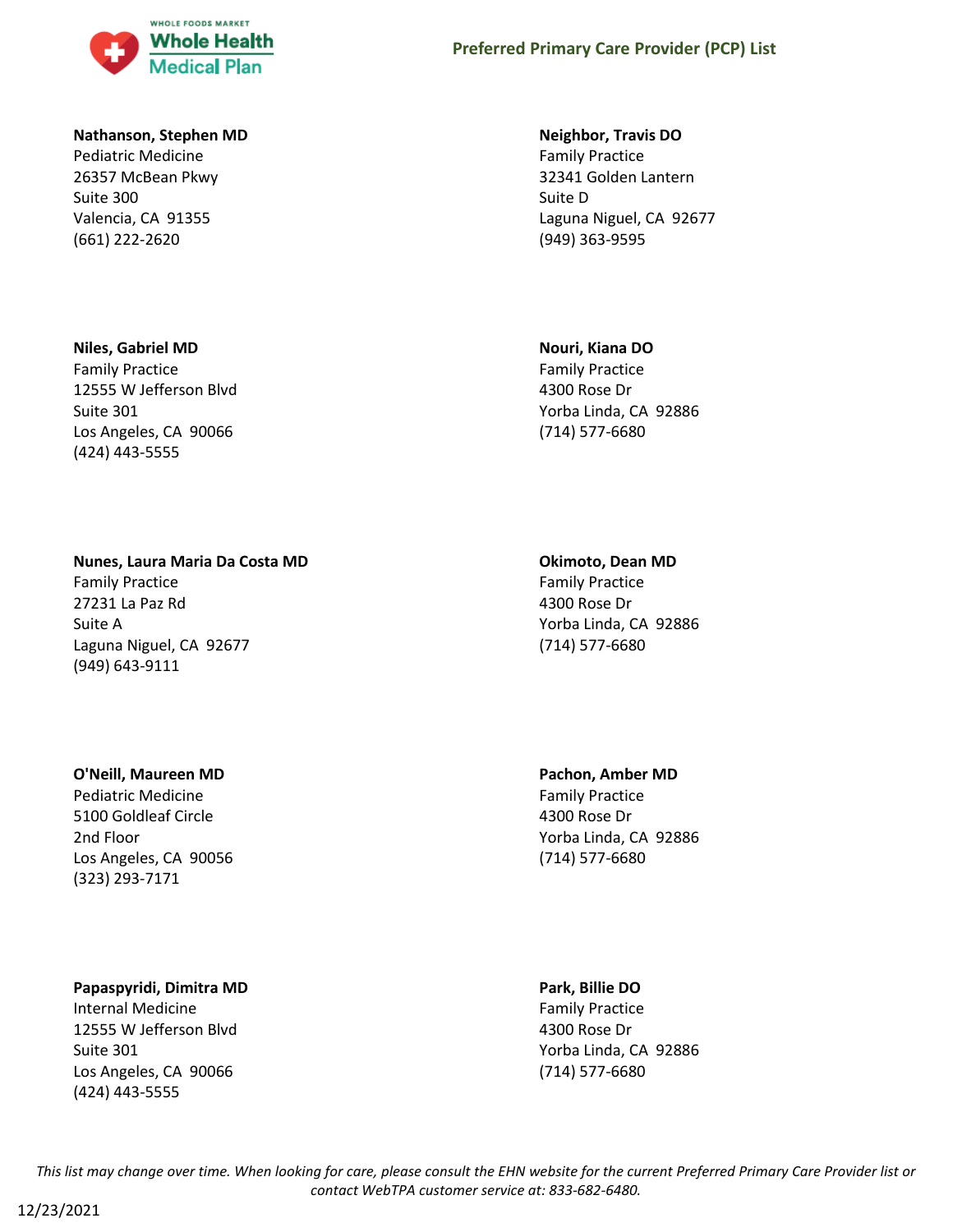

#### **Patterson Judd, Rebecca MD**

Family Practice 26357 McBean Pkwy Suite 320 Valencia, CA 91355 (661) 222-2658

### **Ragland, Doris MD**

Internal Medicine 12618 Hawthorne Blvd Hawthorne, CA 90250 (310) 263-5700

# **Raphael, Carmel PA**

Physician Assistant 5100 Goldleaf Circle 2nd Floor Los Angeles, CA 90056 (323) 293-7171

# **Rioux, Doreen DO**

Family Practice 4300 Rose Dr Yorba Linda, CA 92886 (714) 577-6680

### **Sall, Jeevan MD**

Family Practice 27231 La Paz Rd Suite A Laguna Niguel, CA 92677 (949) 643-9111

#### **Payam, Ahoora MD**

Internal Medicine 191 S Buena Vista St Suite 100 Burbank, CA 91505 (818) 869-7600

# **Ramirez, Jessica MD**

Pediatric Medicine 5100 Goldleaf Circle 2nd Floor Los Angeles, CA 90056 (323) 293-7171

# **Regala, Jayvee MD**

Pediatric Medicine 18133 Ventura Blvd Suite 204 Tarzana, CA 91356 (818) 466-7700

# **Saeki, Wakana MD**

Family Practice 12555 W Jefferson Blvd Suite 301 Los Angeles, CA 90066 (424) 443-5555

### **Sander, Elizabeth MD**

Internal Medicine 12618 Hawthorne Blvd Hawthorne, CA 90250 (310) 263-5700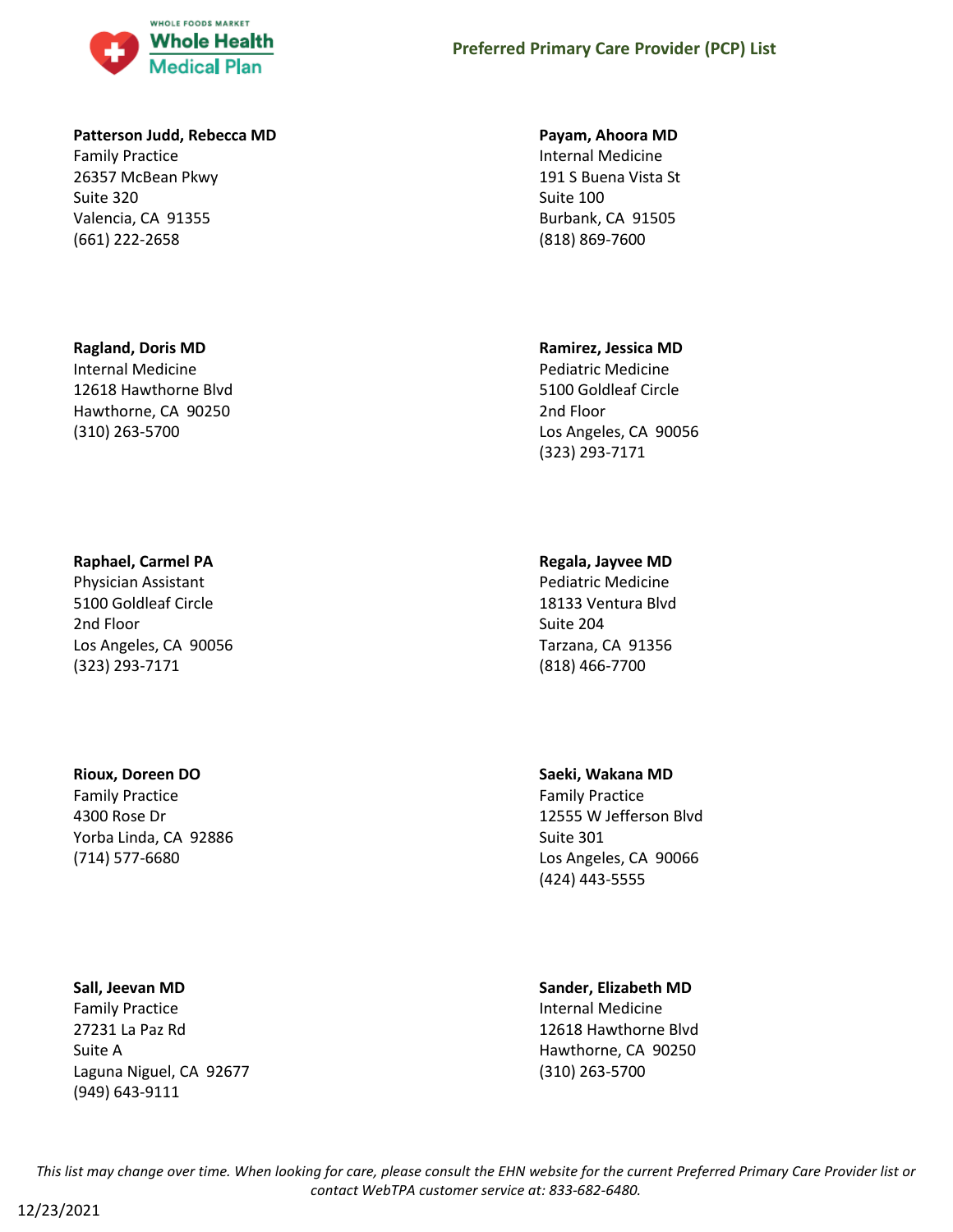

#### **Sarachek, Joel MD**

Family Practice 2701 Ocean Park Blvd Suite 118 Santa Monica, CA 90405 (310) 829-8917

#### **Shapiro, Max MD**

Family Practice 12618 Hawthorne Blvd Hawthorne, CA 90250 (310) 263-5700

#### **Shirvanian, Ciara MD**

Family Practice 191 S Buena Vista St Suite 100 Burbank, CA 91505 (818) 869-7600

#### **Stewart, Tahira MD**

Family Practice 5100 Goldleaf Circle 2nd Floor Los Angeles, CA 90056 (323) 293-7171

### **Tan, Kenneth MD**

Family Practice 4300 Rose Dr Yorba Linda, CA 92886 (714) 577-6680

#### **Savalia, Neha MD**

Internal Medicine 4300 Rose Dr Yorba Linda, CA 92886 (714) 577-6652

#### **Shapiro, Amy MD**

Pediatric Medicine 12555 W Jefferson Blvd Suite 302 Los Angeles, CA 90066 (424) 443-5600

# **Shukhman, Jeffrey DO**

Internal Medicine 18133 Ventura Blvd Suite 204 Tarzana, CA 91356 (818) 466-7700

#### **Tan, Joanna MD**

Family Practice 4300 Rose Dr Yorba Linda, CA 92886 (714) 577-6680

# **Tioleco, Mary DO**

Family Practice 26357 McBean Pkwy Suite 220 Valencia, CA 91355 (661) 222-2600